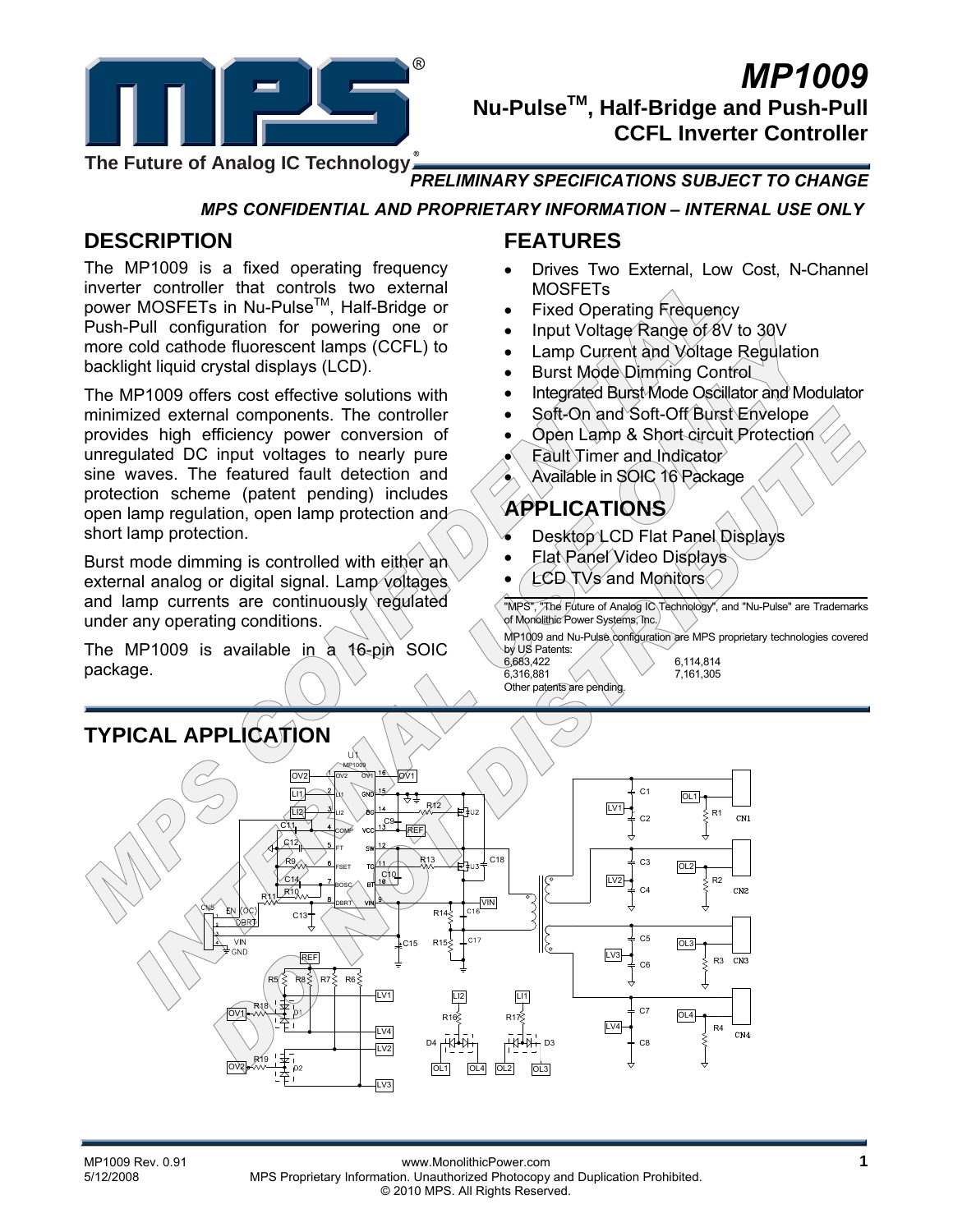

*MPS CONFIDENTIAL AND PROPRIETARY INFORMATION – INTERNAL USE ONLY* 

### **ORDERING INFORMATION**

| <b>Part Number*</b><br>Package |  | Top Marking | Free Air Temperature $(T_A)$ |
|--------------------------------|--|-------------|------------------------------|
| <b>MP1009ES</b>                |  | MP1009ES    | , +85°்<br>-20°C<br>to       |

\* For Tape & Reel, add suffix –Z (e.g. MP1009ES–Z).

For RoHS Compliant packaging, add suffix -LF (e.g. MP1009ES-LF-

## **PACKAGE REFERENCE**



# **ABSOLUTE MAXIMUM RATINGS (1)**

| Input Voltage VIN<br>.                                                                                                              | ້ 34V  |
|-------------------------------------------------------------------------------------------------------------------------------------|--------|
| $BT$ and $TG$ , $\ldots$ , $\ldots$ , $-0.3V$ to $V/N+VCG$                                                                          |        |
| $SW.$ $\ldots$ $\ldots$ $\ldots$ $\ldots$ $\ldots$ $\ldots$ $\ldots$ $\ldots$ $\ldots$ $\ldots$ $\ldots$ $\ldots$ $\ldots$ $\ldots$ |        |
|                                                                                                                                     |        |
| Logic Inputs $\ldots$ $\ldots$ $\ldots$ $\ldots$ $\ldots$ $\ldots$ $\ldots$ 0.3V to +6.5V                                           |        |
| $L11$ and $L12$ Inputs $\ldots$ , $\ldots$ , $\ldots$ , 5.8V to +5.8V                                                               |        |
|                                                                                                                                     |        |
| Continuous Power Dissipation ( $T_A = +25^{\circ}C$ ) (2)                                                                           |        |
|                                                                                                                                     |        |
|                                                                                                                                     |        |
|                                                                                                                                     |        |
| Lead Temperature (Solder)260°C                                                                                                      |        |
|                                                                                                                                     | 150kHz |
|                                                                                                                                     |        |
|                                                                                                                                     |        |

### *Recommended Operating Conditions (3)*

| Digital Brightness Voltage $V_{\text{DBRT}}$ 0V to 1.2V |  |
|---------------------------------------------------------|--|
| Operating Frequency  20kHz to 100kHz                    |  |
| Operating Frequency (Typical)  50kHz                    |  |
| Operating Junct. Temp $(T_1)$ $-20$ °C to + 125°C       |  |

# *Thermal Resistance (4) θJA θJC*

SOIC16 ...................................80 ...... 30... °C/W

#### **Notes:**

- 1) Exceeding these ratings may damage the device.
- 2) The maximum allowable power dissipation is a function of the maximum junction temperature  $T_J$  (MAX), the junction-toambient thermal resistance  $\theta_{JA}$ , and the ambient temperature  $T_A$ . The maximum allowable continuous power dissipation at any ambient temperature is calculated by  $P_D$  (MAX) = (T<sub>J</sub>  $(MAX)-T_A)/\theta_{JA}$ . Exceeding the maximum allowable power dissipation will cause excessive die temperature, and the regulator will go into thermal shutdown. Internal thermal shutdown circuitry protects the device from permanent damage.
- 3) The device is not guaranteed to function outside of its operating conditions.
- 4) Measured on JESD51-7, 4-layer PCB.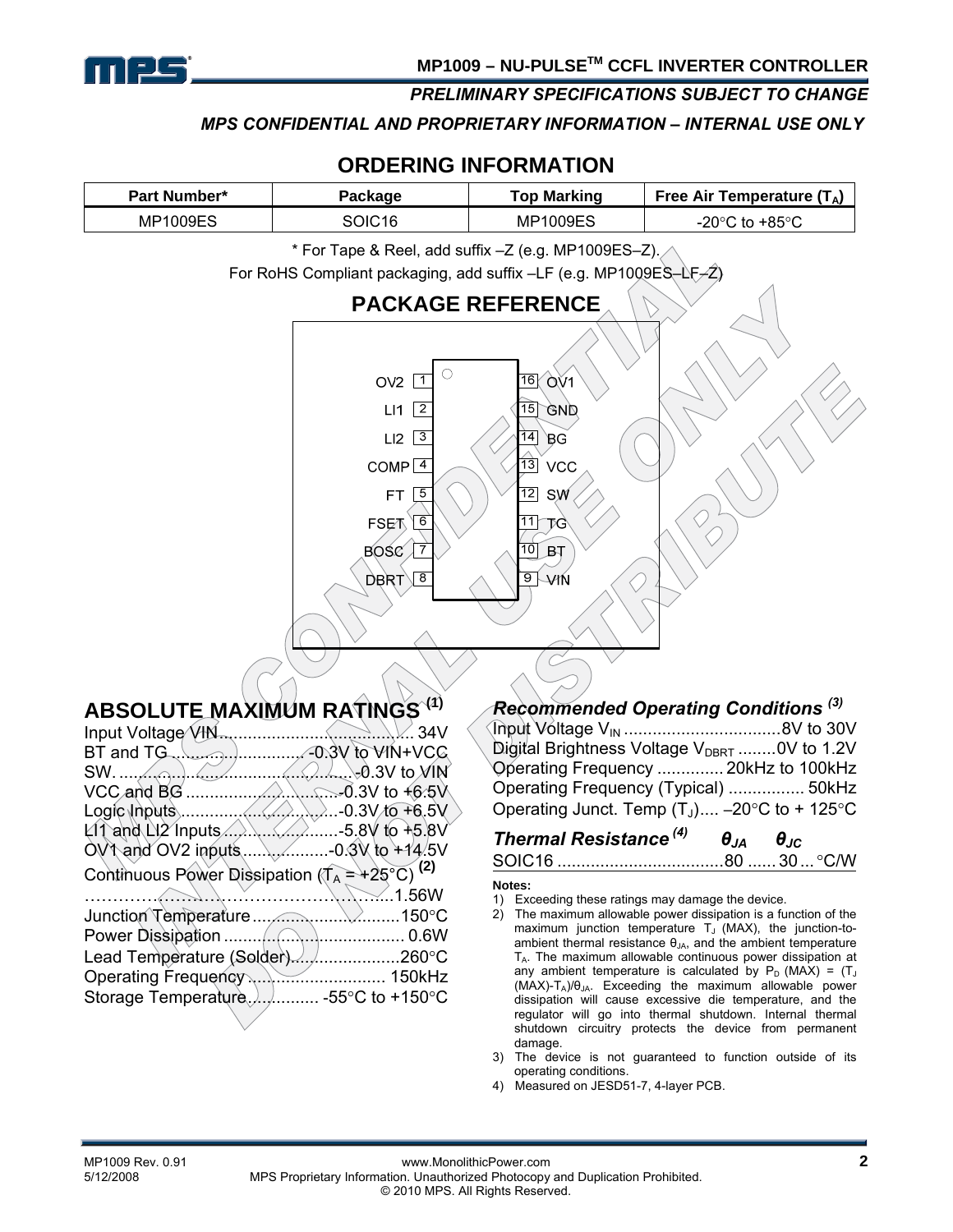

*MPS CONFIDENTIAL AND PROPRIETARY INFORMATION – INTERNAL USE ONLY* 

# **ELECTRICAL CHARACTERISTICS**

 $V_{IN}$  = 17.5V,  $T_A$  = +25°C, unless otherwise noted.

| Parameter                                            | <b>Symbol</b>            | <b>Condition</b>    | Min                    | <b>Typ</b>    | <b>Max</b>    | <b>Units</b>       |
|------------------------------------------------------|--------------------------|---------------------|------------------------|---------------|---------------|--------------------|
| Gate drive TG, BG                                    |                          |                     |                        |               |               |                    |
| Gate Pull-Down                                       | $R_{GD}$                 |                     |                        | 1.6           |               | Ω                  |
| Gate Pull-Up                                         | $R_{GU}$                 |                     |                        | ∕5.           |               | Ω                  |
| <b>Brightness Control Range</b>                      |                          |                     |                        |               |               |                    |
| <b>DBRT Full Scale</b>                               | <b>V</b> <sub>DBRT</sub> | DC burst dimming    | $1\lambda$ 1           | 1.2           | 1.3           | $\vee$             |
| <b>DBRT Logic Input Threshold</b>                    |                          | PWM dimming         | $\Lambda$ <sub>6</sub> | 1.9           | $2.2^{\circ}$ | $\vee$             |
| <b>DBRT Logic Input Hysterisis</b>                   |                          | PWM dimming         |                        | 0.3           |               | $\hat{\mathsf{V}}$ |
| <b>Burst Rate Generator</b>                          |                          |                     |                        |               |               |                    |
| <b>Source Current</b>                                | $I_{SRC(BRS)}$           | $V_{BRS} = 2V$      | 120                    | $\sqrt{50}$   | 180           | $\mu$ $\lambda$    |
| Lower Threshold                                      | $V_{V(BRS)}$             |                     | 2.20                   | 2.40          | 2.60          | V                  |
| <b>Upper Threshold</b>                               | $V_{P(BRS)}$             |                     | 3.3                    | 3.55          | 3.8           | $\vee$             |
| <b>Supply Current</b>                                |                          |                     |                        |               |               |                    |
| Supply Current (Enabled)                             | $I_{PR}$                 | No Switching        |                        | $\mathcal{H}$ | 3             | mA                 |
| Supply Current (Disabled)                            | $I_{PR}$                 |                     |                        | $\mathcal{R}$ | 15            | μA                 |
| <b>Operating Frequency</b>                           | $f_{\rm O}$              | 100KΩ FSET to GND   | 44                     | 48            | 52            | kHz                |
| <b>Frequency Set Voltage</b>                         | Vsws                     |                     | $\bigwedge$            | $\lambda$ .2  | 1.3           | $\vee$             |
| Lamp Current Feedback (LI1 and LI2)                  |                          |                     |                        |               |               |                    |
| Pull Up Current Source                               | $I_{\text{source}}$      |                     |                        | 55            |               | μA                 |
| Open Lamp Detect Threshold                           | $V_{TH\_OL}$             |                     | 0.9                    | 1.1           | 1.3           | $\vee$             |
| <b>Protection Delay</b>                              | $T_{D_SQ}$               |                     |                        | 220           |               | μs                 |
| Magnitude                                            | $\mathcal{W}$ ul         |                     | 2.87                   | 3.05          | 3.23          | $\vee$             |
| Lamp Voltage Feedbacks (OV1 and OV2)                 |                          |                     |                        |               |               |                    |
| Lamp<br>Voltage<br>Open<br>Feedback Threshold (Peak) | $\chi_{TH}$              |                     | 10.7                   | 11.5          | 12.3          | $\vee$             |
| Input Resistance                                     |                          | QV1, OV2 pin to GND |                        | 300           |               | $k\Omega$          |
| Short Circuit Detect Threshold                       | $V_{TH\_SC}$             | <b>DC</b> bias 6V   | 4.5                    | 4.9           | 5.3           | $\vee$             |
| <b>Rrotection Delay</b>                              | $T_{p\_sc}$              |                     |                        | 300           |               | μs                 |
| <b>Fault Indicator</b>                               |                          |                     |                        |               |               |                    |
| Threshold                                            | $V_{t(FT)}$              |                     | 1.15                   | 1.21          | 1.27          | $\vee$             |
| Sink Current                                         | ISINK(FT)                |                     |                        | $-1$          |               | μA                 |
| Open Lamp Source Current                             | $I_{PU\_OL(FT)}$         |                     |                        | 1             |               | μA                 |
| Short Lamp Source Current                            | $I_{PU\_SL(FT)}$         |                     |                        | 100           |               | μA                 |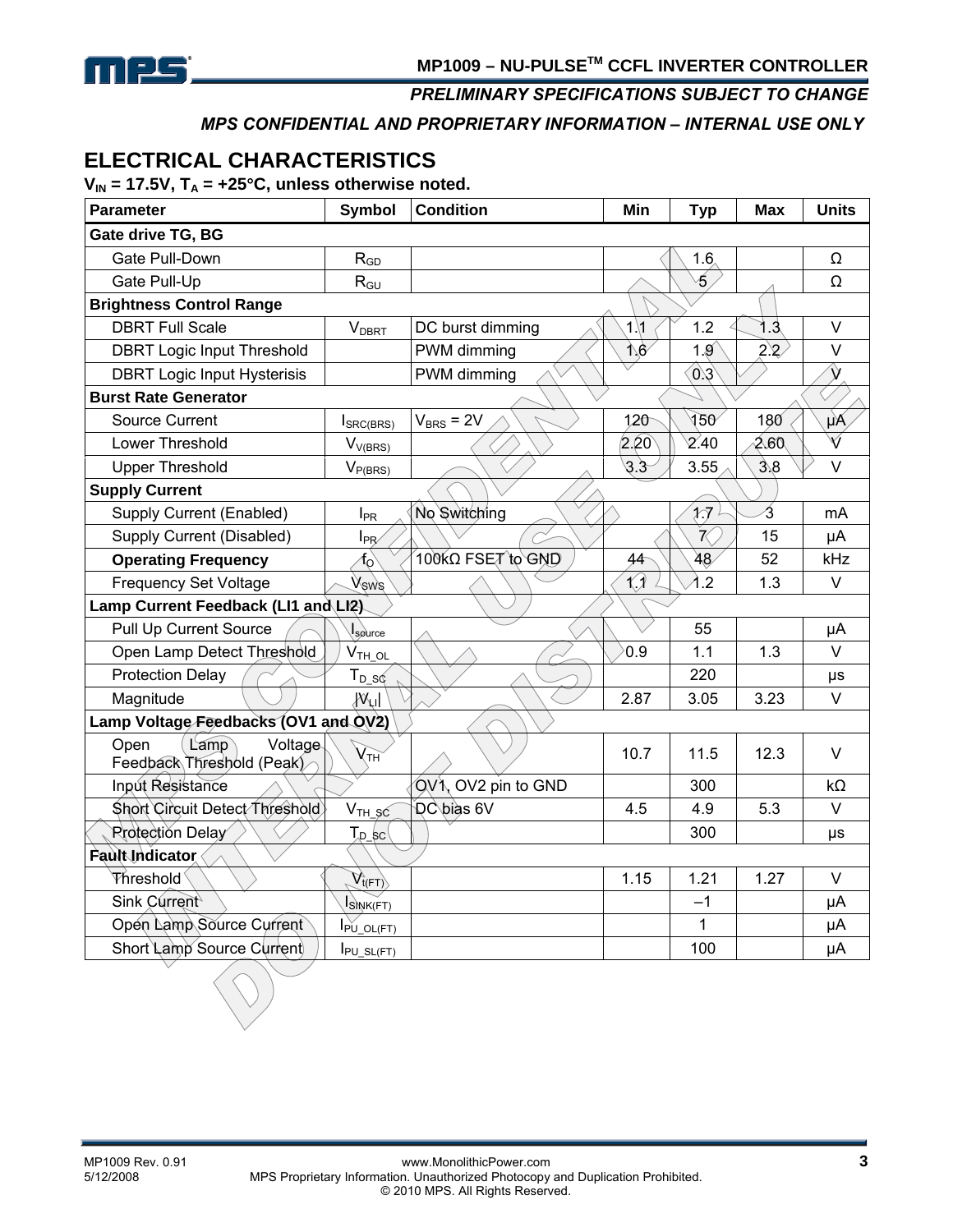

#### *MPS CONFIDENTIAL AND PROPRIETARY INFORMATION – INTERNAL USE ONLY*

# **ELECTRICAL CHARACTERISTICS** *(continued)*

 $V_{IN}$  = 17.5V,  $T_A$  = +25°C, unless otherwise noted.

| Parameter                                | Symbol                | <b>Condition</b> | Min  | <b>Typ</b>   | <b>Max</b> | <b>Units</b> |
|------------------------------------------|-----------------------|------------------|------|--------------|------------|--------------|
| Comp                                     |                       |                  |      |              |            |              |
| IC On Threshold<br>(Used as EN Function) | $V_{\mathsf{ON\_TH}}$ | Rising threshold | 0.55 | 0.65         | 0.75       | V            |
| <b>Enable Hysteresis</b>                 |                       |                  |      | 150          |            | mV           |
| Clamp Voltage                            | $V_{\text{COMP}}$     |                  | 0.8  | 0.9          |            | v            |
| <b>Reference Current</b>                 | $I$ <sub>COMP+</sub>  |                  |      | $20^{\circ}$ |            | μA           |
| Decay Current                            | <b>ICOMP-</b>         | End of Burst     |      | $\sqrt{2}$   |            | μA           |
| <b>Output (VCC)</b>                      |                       |                  |      |              |            |              |
| Voltage                                  | $V_{\rm CC}$          |                  | 5.6  | 5.9          | 6.2        | V            |
| Current                                  | <b>I</b> CC           |                  |      | 45           |            | mA           |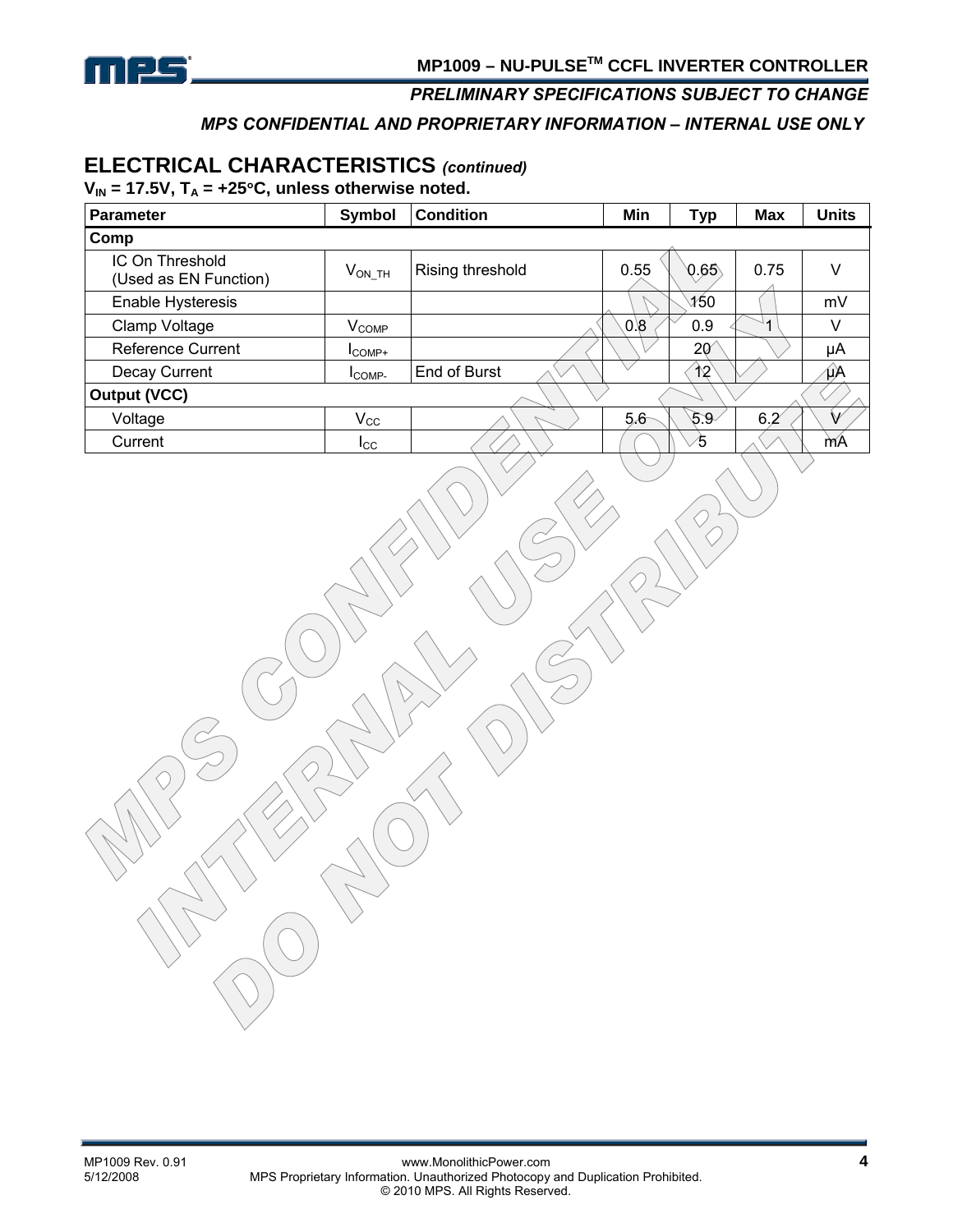

#### *MPS CONFIDENTIAL AND PROPRIETARY INFORMATION – INTERNAL USE ONLY*

### **PIN FUNCTIONS**

| Pin#                          | Name            | <b>Description</b>                                                                                                                                                                                                                                                                                                                                                                                                                                                                                                                                                                                                                                                                                                                                                                                                                                                                        |
|-------------------------------|-----------------|-------------------------------------------------------------------------------------------------------------------------------------------------------------------------------------------------------------------------------------------------------------------------------------------------------------------------------------------------------------------------------------------------------------------------------------------------------------------------------------------------------------------------------------------------------------------------------------------------------------------------------------------------------------------------------------------------------------------------------------------------------------------------------------------------------------------------------------------------------------------------------------------|
| 1                             | OV <sub>2</sub> | Open lamp voltage feedback input 2. Connect this pin to the tap of a cap divider and a bias<br>resistor to VCC for lamp voltage feed back. In multi-lamp application, connect this pin through a<br>diode in "or" relationship to all lamp voltage feed back points, which are AC in phase.<br>If the peak voltage value at OV2 pin exceeds +11.5V, the controller treats this as lamp over-<br>voltage condition. A pulse of current will pull-down the COMP pin voltage to regulate the lamp<br>voltage. The burst dimming signal is ignored and the Fault Timer starts ramping up.<br>This signal is also used for short circuit protection. If the voltage at OV2 is always above 4.9V,<br>the controller will treat this as a short circuit condition after a certain delay. The Fault Timer will<br>start ramping up. In single lamp application, connect OV1 and OV2 pins together |
| $\overline{2}$                | LI1             | Lamp current feedback 1. Connect this pin to the current sense resistor. In multi-lamp<br>application, connect this pin through a diode in "and" relationship to call lamp current feed back<br>points, which are AC in phase. Combined with the lamp current feedback signal from LI2, the<br>signal is fed to the internal error amplifier. Selecting the feedback resistors can easily program<br>the lamp current.<br>The signal is also used for open lamp protection. If the voltage at $\mu$ 1 is always below 1.1V, the<br>controller treats this as an open lamp condition after a certain delay. The burst dimming signal<br>is ignored and the Fault Timer starts ramping up. In single lamp application, short LI1 to LI2 pin<br>and connect to the lamp current feedback resistor through a small RC filter.                                                                 |
| 3                             | LI2             | Lamp current feedback 2. The function of this pin is same as $LI\$ in multi-lamp application, this<br>pin is used for lamp current feedback which is out-of-phase of LT1.                                                                                                                                                                                                                                                                                                                                                                                                                                                                                                                                                                                                                                                                                                                 |
| 4                             | <b>COMP</b>     | Feedback Compensation Node. Connect a compensation capacitor from this pin to GND.<br>This pin is also used for IC enable control. A logic low (below $(0.5V)$ input turns off the IC. The<br>enable logic input signal should have open collector $(\mathcal{O}C)$ structure.                                                                                                                                                                                                                                                                                                                                                                                                                                                                                                                                                                                                            |
| 5                             | FT.             | Fault Indicator. Connect a capacitor from this pin to GND to program the open lamp and short<br>lamp protection delay time. When the voltage on this pin reaches 1.2V, the IC is shutdown until<br>it is enabled again.                                                                                                                                                                                                                                                                                                                                                                                                                                                                                                                                                                                                                                                                   |
| 6                             | <b>FSET</b>     | Switching Frequency Set. Connect a resistor from this pin to GND. This resistor sets the<br>operating frequency of the MP1009.                                                                                                                                                                                                                                                                                                                                                                                                                                                                                                                                                                                                                                                                                                                                                            |
| 7                             | <b>BOSC</b>     | Burst Repetition Rate Setting. For DC input internal burst dimming, connect a resistor and a<br>capacitor from this pin to GND. The burst dimming frequency and minimum dimming duty is<br>programmed by the resistor and capacitor values. For external logic PWM input dimming,<br>connect BOSC to VCC and apply the logic signal to the DBRT pin.                                                                                                                                                                                                                                                                                                                                                                                                                                                                                                                                      |
| $\mathscr{E}$<br>$\checkmark$ | <b>DBRT</b>     | Burst-Mode (Digital) Brightness Control Input. For DC input internal burst dimming, the voltage<br>range of $0\sqrt{6}$ 1.2V at DBRT linearly sets the burst-mode duty cycle from minimum to 100%.<br>For external logic PWM input dimming, drive DBRT pin higher than 2.2V and lower than 1.6V to<br>directly control the inverter dimming duty. If burst dimming is not used, connect DBRT to VCC.                                                                                                                                                                                                                                                                                                                                                                                                                                                                                      |
| 9                             | MIN∕            | Input Power Rail. Decouple this pin to GND with >1µF ceramic capacitor. It is desirable to add a<br>$40\Omega$ resistor between VIN pin and the input bus.                                                                                                                                                                                                                                                                                                                                                                                                                                                                                                                                                                                                                                                                                                                                |
| 10                            | ЯÆ              | Output Bootstrap. BT provides gate driver bias for the high-side MOSFET. Connect a capacitor<br>from BT to SW.                                                                                                                                                                                                                                                                                                                                                                                                                                                                                                                                                                                                                                                                                                                                                                            |
| 11                            | TG              | High-Side MOSFET Gate Output. Connect TG to the gate of the high-side, external power<br>MOSFET/                                                                                                                                                                                                                                                                                                                                                                                                                                                                                                                                                                                                                                                                                                                                                                                          |
| 12                            | SW              | Bridge Output. Connect SW to the source of the high-side MOSFET and the drain of the<br>low-side MOSFET.                                                                                                                                                                                                                                                                                                                                                                                                                                                                                                                                                                                                                                                                                                                                                                                  |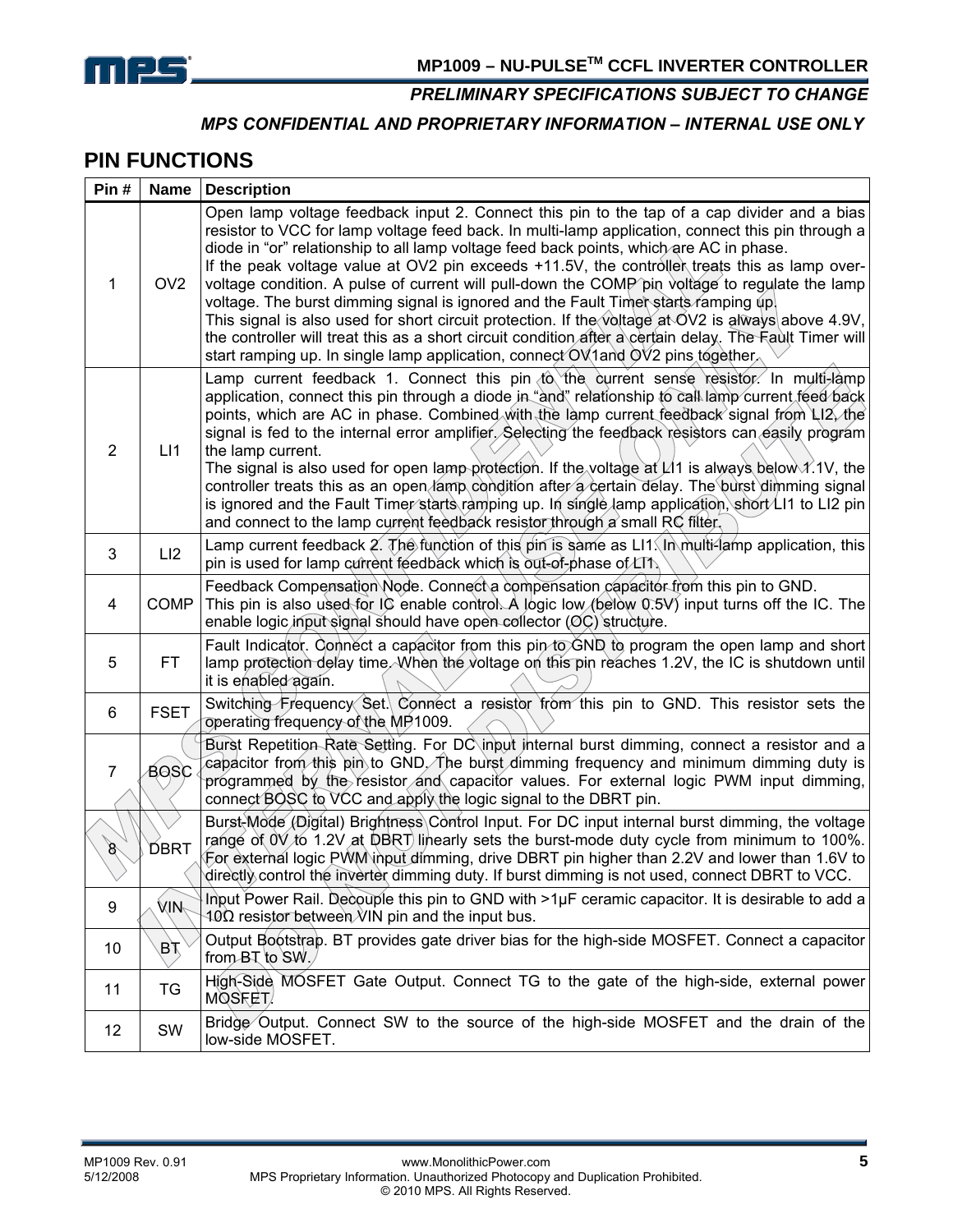

#### *MPS CONFIDENTIAL AND PROPRIETARY INFORMATION – INTERNAL USE ONLY*

### **PIN FUNCTIONS** *(continued)*

| Pin # | Name            | <b>Description</b>                                                                                                                                                                                                    |  |
|-------|-----------------|-----------------------------------------------------------------------------------------------------------------------------------------------------------------------------------------------------------------------|--|
| 13    | <b>VCC</b>      | Voltage Rail Output. VCC provides power supply for the low-side gate driver and the internal<br>control circuitry. Bypass VCC to GND with a ceramic capacitor.                                                        |  |
| 14    | <b>BG</b>       | Low-Side MOSFET Gate Output. Connect BG to the gate of the low-side MOSFET.                                                                                                                                           |  |
| 15    | <b>GND</b>      | Circuit Ground. Connect power GND and analog GND of the PCB to this pin. The power GND<br>for power switches and the analog GND for the control signals is desired to be separated and<br>only connected at this pin. |  |
| 16    | OV <sub>1</sub> | Open lamp voltage feedback input 1. The function of this pin is same as OV2. In multi-lamp<br>application, this pin is used for lamp voltage feedback which is out-of-phase of $OVI$ .                                |  |

# **BLOCK DIAGRAM**

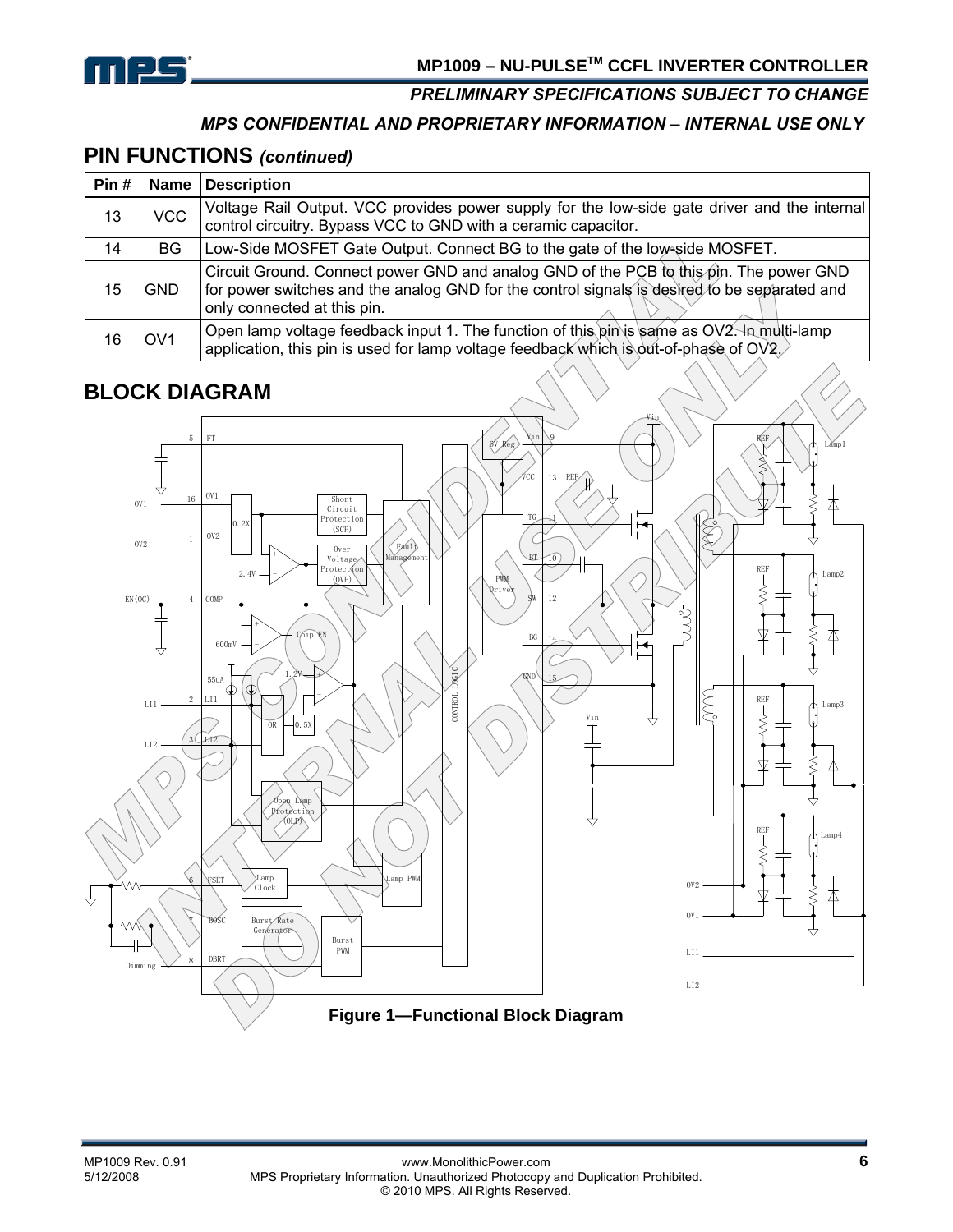

#### *MPS CONFIDENTIAL AND PROPRIETARY INFORMATION – INTERNAL USE ONLY*

### **OPERATION**

The MP1009 is a fixed frequency inverter controller for CCFL application, especially optimized for multi-lamp applications. The MP1009 has an integrated bootstrap driver stage which offers the advantage of adopting low cost N-MOSFET as the upper switch.

#### **EN Function**

The MP1009 has integrated EN function with the feedback compensation pin COMP. A logic low (typical below 0.5V) turns off the IC. An open collector (OC) signal is required as EN signal which connected to COMP.

#### **Lamp Current/Voltage Regulation**

The MP1009 features two current and two voltage feedback pins to achieve: lamp current regulation, lamp over-voltage regulation and protection. When the lamp is lit, the duty cycles of the power devices are regulated to maintain the lamp current feedback. In open or unstuck lamp conditions the peak value of the lamp voltage is similarly regulated via the lamp voltage feedback.

Both pairs of feedback signals are simultaneously functional during operation.  $\ln$ multi-lamp applications, the in-phase and outof-phase signal current and voltage signals can be connected to separate  $\pi$  ins, which dramatically simplify the external circuit. In addition the MP1009 derives Fault conditions via these feedback pins, further simplifying external circuitry.

### **Switching Frequency**

The switching frequency is set by the resistance from the FSET pin to ground.

At open lamp condition, the internal open lamp control circuit adopts the adaptive frequency control method based on the input, output condition, which sets the open lamp frequency automatically. The adaptive frequency control method can guarantee the striking voltage at any temperature, which is also not sensitive to the parameters variation in practical production. The maximum frequency under this operation mode is set to be 1.4 times of normal frequency.

#### **Fault Protection**

When the lamp is open, the voltage feedback on OV1 and OV2 pin is used to regulate the lamp voltage. The voltage feedback on OV1 and OV2 is scaled down with an internal 0.2 gain stage. If the peak value exceeds 2.4V after the gain stage, the  $\text{COMP}$  pin will be pulled down by a 20µA current pulse. At the same time, the FT timer will be charged by the 1 $\mu$ A current. If the  $FT$  voltage exceeds 1.2V, the controller will shut-down.

Also, the lamp current feedback pin LI1 and LI2 can be used for open lamp protection. In open lamp condition, the corresponding current feedback signal will be zero, which will trigger the internal  $FT$  timer.

When the lamp is shorted, the related lamp voltage feedback will be zero, which will change the waveform fed into OV1/OV2 pin. If the voltage signal is always above 4.9V, the short circuit detector will trigger the FT timer, and the  $FT$  timer will be charged by a 100uA current source.

#### **Burst Dimming**

MP1009 implements burst dimming (digital brightness) control to the lamp. Burst mode operation dims the lamp by modulating the duty cycle of a burst of AC lamp current and features soft-on/soft-off control of the lamp current envelope. Burst dimming can be achieved by either a DC voltage input or an external PWM signal. The MP1009 has a built-in burst oscillator which can generate a triangle waveform on the BOSC pin. A DC voltage can be applied on the DBRT pin and it linearly controls the burst dimming duty cycle. If the BOSC pin is tied to VCC (6V), the DBRT pin can be directly driven with an external PWM dimming signal (100Hz - 500Hz).

#### **Thermal Shutdown**

Thermal shutdown is implemented to prevent the chip from operating at exceedingly high temperatures. When the silicon die temperature is higher than 150°C, it shuts down the whole chip. When the temperature is lower than its lower threshold, typically 145°C, the chip is enabled again.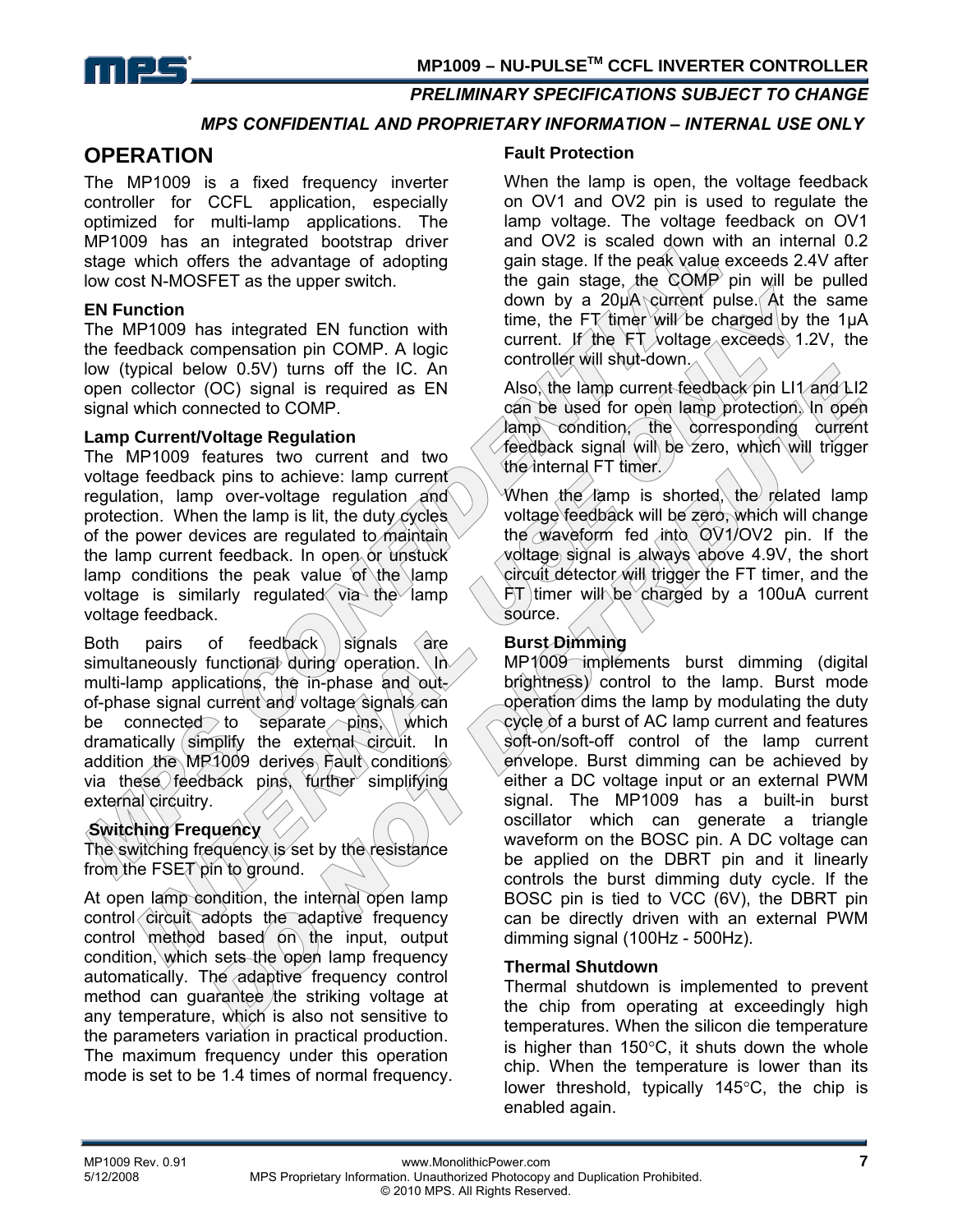

#### *MPS CONFIDENTIAL AND PROPRIETARY INFORMATION – INTERNAL USE ONLY*

### **APPLICATION INFORMATION**

The typical 4-lamp half bridge application circuit is used as an example to describe the design procedure.

#### **Pin 2 (LI1) & Pin 3 (LI2): Lamp Current Regulation and Open Lamp Protection**

R1~R4 is used to set the current for each lamp. For multi-lamp application, the lamps can be divided into two groups, in-phase group and out-of-phase group. LI1 and LI2 can be used for these two groups separately. In each group, the lamp current feedback signal is connected to LI1/LI2 pin via a diode, which forms an AND gate with an internal 55uA pull up current source.

The lamp current signal on LI1 and LI2 is combined in a full wave rectifier and scale down with an internal resistor divider, the gain is  $0.5$ . The internal reference is 1.2V for average value, For the 4 lamp application with diode on  $\mu$  pin, the lamp current sense resistor  $\cosh$  be calculated as:

#### R1≈2.7V/I(LAMP)rms

Where  $I_{(LAMP)rms}$  is the lamp rms current. For 7.4mA rms, R1~R4 is  $374\Omega$ .



### **Figure2**—**Open lamp protection with LI1/LI2**

Also, the lamp current feedback signal on LI1/LI2 pin is compared to internal 1.1V reference before the internal resistor divider. In normal operation, the voltage waveform should be sinusoidal waveforms. In open lamp condition, the positive half cycle will be missed as shown in Figure 2, which will trigger the open lamp protection.

#### **Pin1 (OV2) & Pin 16 (OV1): Lamp Voltage Regulation and Short Circuit Protection**

OV1 and OV2 are used for lamp voltage feedback and short circuit protection with the unique protection method (patent protected).

In multi-lamp application, the lamps should also be divided into two groups, i.e. in-phase group and out-of-phase group. OV1 and OV2 pin can be used for these two groups separately, which is just the same as lamp current feedback. Also, if the lamps are all in-phase, they can be divided into two groups equally.

A DC bias (REF,  $6V$ ) is added to lamp voltage feedback for short circuit protection. An internal resistor divider with 0.2X gain scales down the input signal.

In normal operation, the  $\overline{OVI}$  and  $\overline{OV2}$ waveforms should be sinusoidal with 6V DC bias as sown in Figure  $3$ . In the short circuit condition, the negative half cycle will be missed, which will trigger the internal protection circuit. The protection threshold for OV1/OV2 pin is 4.9V.



#### **Figure3**— **Short Circuit protection with OV1/OV2**

The regulated open lamp voltage is proportional to the ratio of C1 to C2 (also, C3 to C4, C5 to C6 and C7 to C8).

C1 has to be rated at 3kV and is typically between 5pF to 22pF. The value of C2 is set by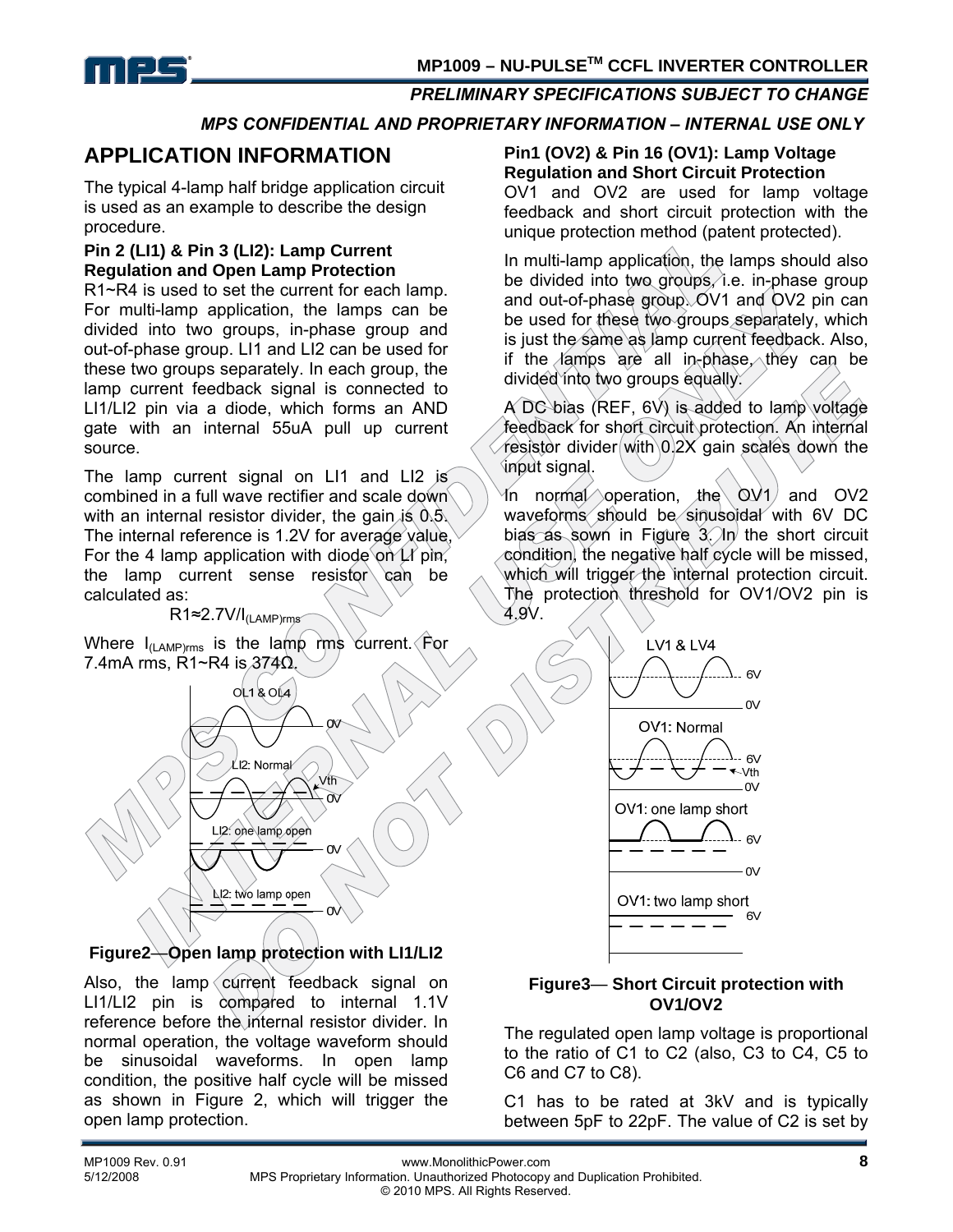

#### *MPS CONFIDENTIAL AND PROPRIETARY INFORMATION – INTERNAL USE ONLY*

customer to program the required open lamp voltage. The value of DC bias resistors (R5~R8) is typically 10kΩ.

For safety operation,  $V_{PP}$  for normal operation should be at least 3V, thus the maximum open lamp voltage ratio (open lamp voltage to normal operation lamp voltage) is 4:1.

#### **Pin 4 (COMP): C11**

C11 is the feedback compensation capacitor (connected between COMP and analog GND). A 1.5nF~4.7nF (X7R ceramic) cap is recommended. The value of C11 affects the soft-on rising time and soft-off falling time of the lamp current at each burst dimming cycle by changing the comp voltage slew rate.

The EN function is also combined with COMP pin. If the COMP pin is pulled down below  $0.5V$ , the IC will turn off. The EN signal connected to COMP pin should have the open collector  $\langle \text{OC} \rangle$ structure to avoid any affecting in COMP pin under normal operation. If the EN signal from system is not an OC signal, an extra NPN transistor is required to get the OC structure. Be careful, if the extra NPN transistor is used, the polarity of EN is reversed (Active at low input).

#### **Pin 5 (FT): C12**

The capacitor C12 from FT to GND sets the fault timer. This capacitor will determine the time MP1009 takes to reach the fault threshold (1.2V). User can choose the capacitor value to program the protection delay time.

### **Pin 6 (FSET): R9**

R9 is used to set the lamp operating clock. The value for R9 is calculated by:

> $f_{\rm s}$  $R9 = 100k\Omega \times \frac{48kHz}{\Omega}$

For R9  $\neq$  100kΩ, the operating clock will be 48 kHz.

#### **For open lamp:**

C12=T(open lamp) $*(1yA)/1.2V$ 

For a C12=820nF, then the time out for open lamp is 0.98s.

#### **For short circuit:**

The internal current for short circuit protection is 100uA instead of 1uA for open lamp protection, the off time will be approximately 100 times faster than open lamp time. To reduce the short turn off timer further, the connection at FT node can be modified to:



### **Figure 4**— **Turn off time Adjustment**

Cft can be used to adjust the short circuit turn off time.

#### **Pin 7 (BOSC): C14, R10**

BOSC is used to set the Burst Repetition Rate. C14 and R10 will set the burst repetition frequency (f<sub>BURST</sub>) and the minimum burst on  $time$  (t<sub>MIN</sub>) as shown in Figure 5.

Set  $t_{MIN}$  to achieve the minimum required system brightness and ensure that tMIN is long enough so that the lamp does not extinguish. These values are determined as follows:

Select a Minimum Burst Duty Cycle (DMIN) where:

$$
D_{\text{MIN}} = t_{\text{MIN}} \times f_{\text{BURST}}
$$



**Figure 5—Burst Mode with DC input voltage at DBRT pin.**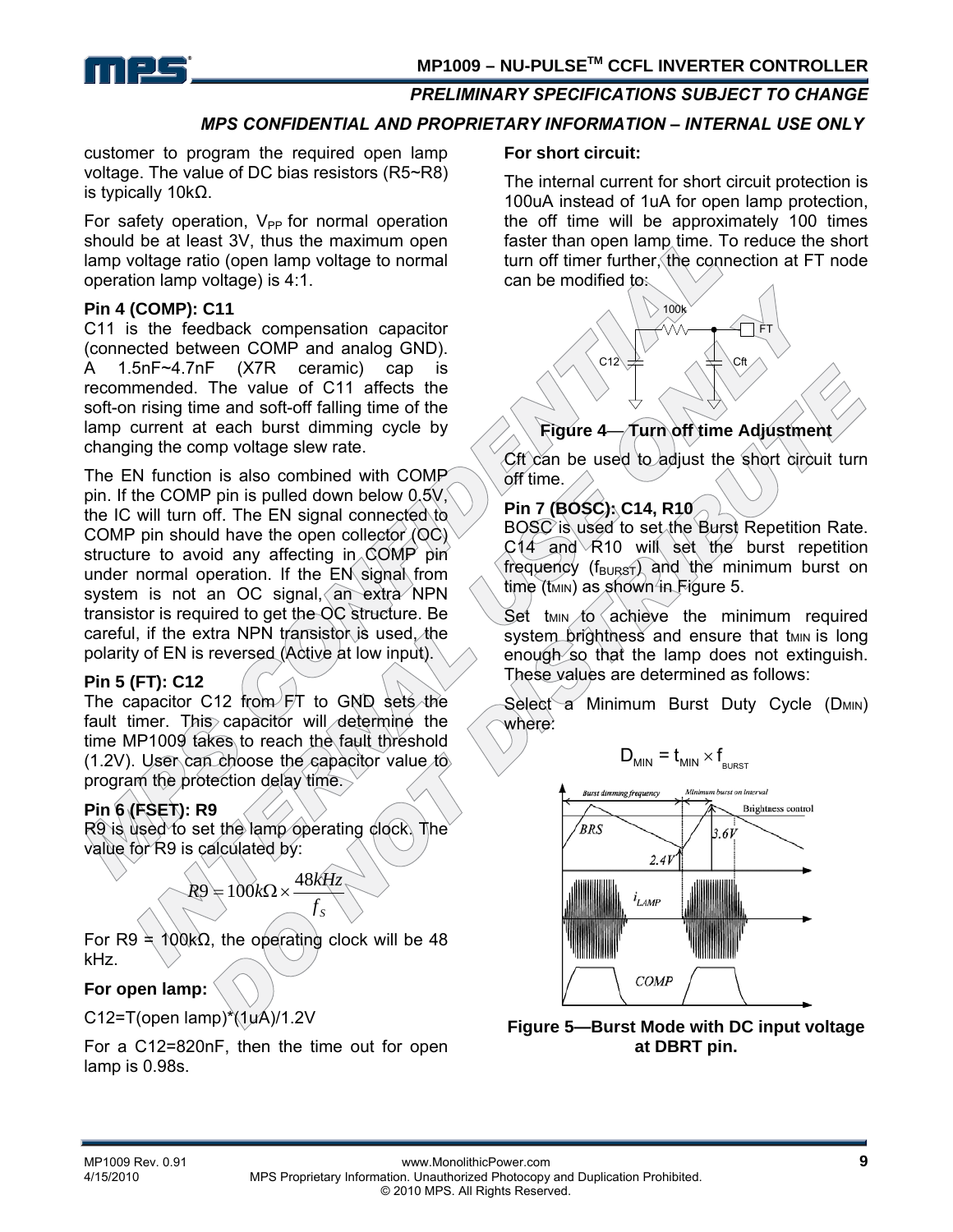

#### *MPS CONFIDENTIAL AND PROPRIETARY INFORMATION – INTERNAL USE ONLY*

R10 and C14 can be estimated by the following equations:

R10 ≈ 21.16kΩ 
$$
\left(\frac{1}{D_{MIN}} - 1\right)
$$
 + 21.43kΩ  
C14 =  $\frac{1 - D_{MIN}}{f_{BURST} \times R_{10} \times 0.405}$ 

For D<sub>MIN</sub>=0.1,  $f_b$ =200Hz, we get R10=212k $\Omega$ , C14=52nF.

If the burst dimming is to be controlled by an external logic signal, connect BOSC to VCC and apply the logic signal to the DBRT pin.

**Table 1—Function Mode** 

| <b>Function</b>                                   | <b>Pin Connection</b> |                                   |  |  |
|---------------------------------------------------|-----------------------|-----------------------------------|--|--|
|                                                   | <b>DBRT</b>           | <b>BOSC</b>                       |  |  |
| <b>Burst Mode with</b><br><b>DC Input Voltage</b> | 0V to 1.2V            | C <sub>14</sub> , R <sub>10</sub> |  |  |
| <b>Burst Mode with</b><br><b>External Source</b>  | <b>PWM</b>            | $\sqrt{c}c$                       |  |  |

Burst Brightness Polarity: 100% duty cycle at DBRT voltage 1.2V.

#### **Pin 8 (DBRT): R11, C13**

DBRT is used for burst brightness control. The DC voltage on this pin will control the burst percentage on the output. The signal should be locally filtered for optimal operation. A voltage ranging from  $0\nu/$  to 1.2 $\nu$  on DBRT will correspond to a Burst Duty Cycle from minimum to 100%, respectively. R11 and C13 form a low pass filter to reduce the noise of the input DC voltage. Recommended values are 10k $\Omega$  and 0.1µ $F$ 

For direct Pulse Width Modulation of the burst signal, connect BOSC to VCC and drive DBRT with a logic level PWM signal. A logic-High is Burst-On and a logic-Low is Burst-Off.

#### **Pin 9 (VIN): C15, C18 Input Power Rail**

An electrolytic capacitor and a ceramic capacitor are recommended between VIN and power ground. The ceramic capacitor C18 should be placed close to the MOSFETs to supply the high frequency energy and attenuate the switching noise. Note that the loop area formed by U2, U3 and  $C18$  must be minimized.

### **Pin 10 (BT): C10**

BT is the bias supply for the level shift of the upper MOSFETs. C10 should be large enough to supply the energy required for driving the MOSFET. A 100nF capacitor of X7R ceramic material is recommended.

### **Pin 11 (TG), Pin 14 (BG): R12, R13**

These pins are used to drive the MOSFETs. A  $0$  $\Omega$ ~15 $\Omega$  series gate resistor is optional to reduce the switching noise.

#### **Pin 12 (SW)**

This pin connects to the source of the high-side MOSFET and the drain of the low-side MOSFET in the output bridge. One end of the primary transformer is also connected to this pin.

Another end of the transformer is connected to a capacitor divider as shown in Figure 1. The capacitors C16 and C17 should be ceramic and have a ripple current rating greater than the primary current. X7R type of capacitors are preferred. Their value is typically in a range of 2.2µF~6.3µF. R14 and R15 are used to ensure the voltages across the capacitors are zero at start up. Typically, R14 and R15 are 10k $\Omega$ .

#### **Pin 13 (VCC): C9**

This capacitor bypasses the 6V gate supply for the low-side switches. It also supplies power to the internal logic circuit of MP1009. This pin should be bypassed with a ceramic X7R capacitor. The recommended value is 1uF.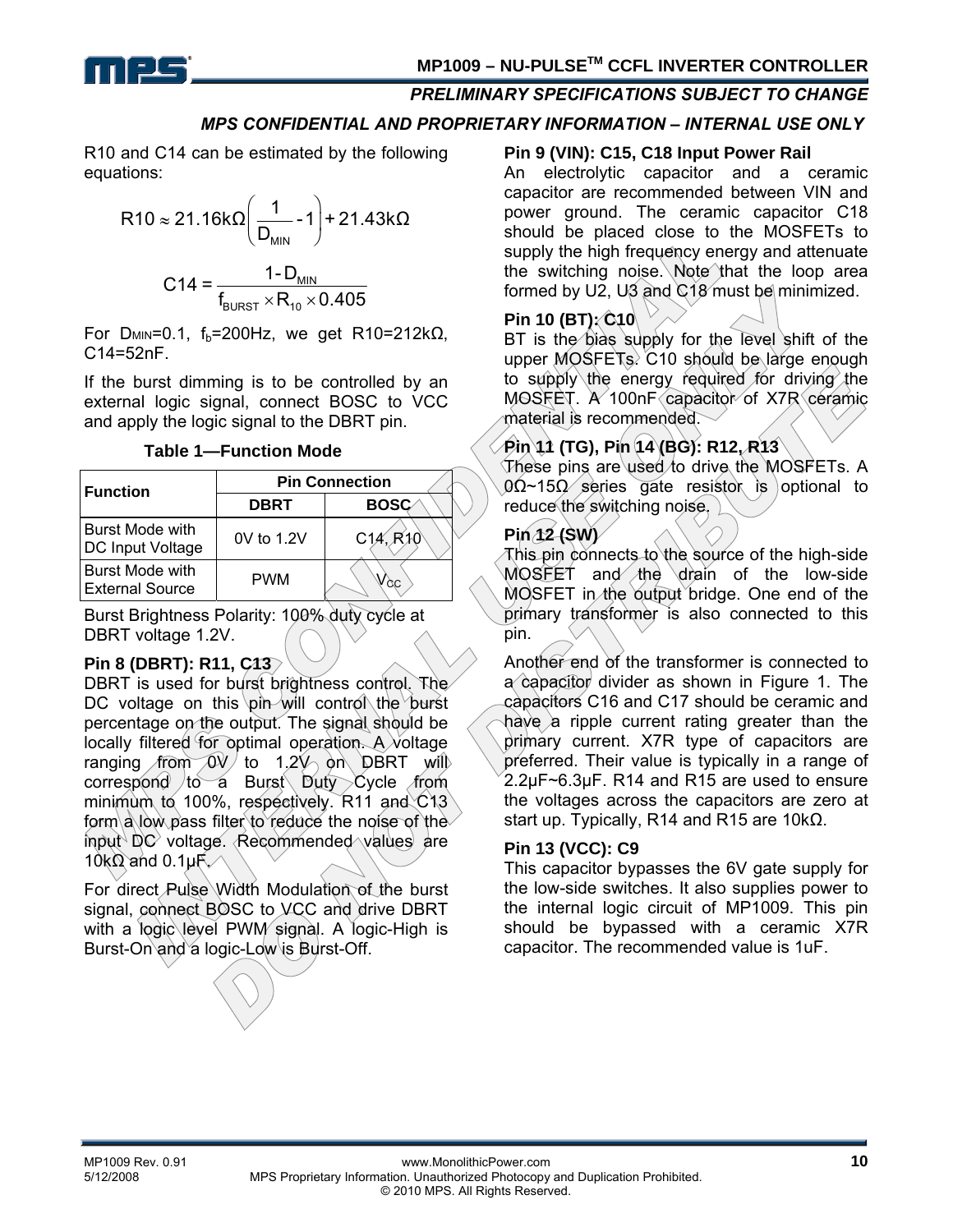

*MPS CONFIDENTIAL AND PROPRIETARY INFORMATION – INTERNAL USE ONLY* 

# **TYPICAL APPLICATION CIRCUIT**